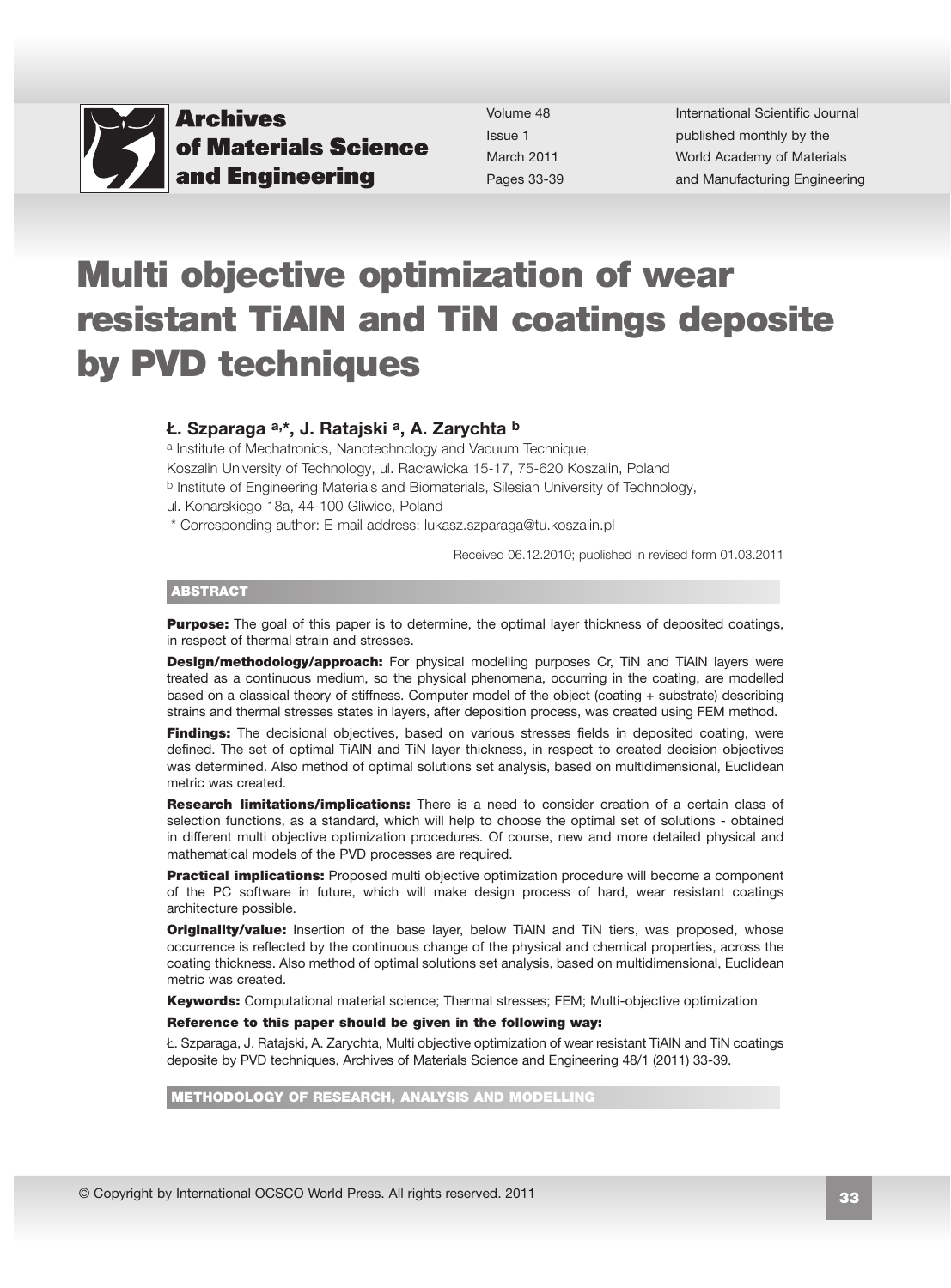## [Ł. Szparaga, J. Ratajski, A. Zarychta](http://www.archivesmse.org)

## **1. Introduction**  1. Introduction

Optimization of the design process of wear resistant coatings architecture for wood machining tools is nowadays a subject of interest of many research and industrial centres [1-4]. Special interest is paid to coatings deposition processes by PVD technique. Scientific research is focused on multilayer coatings, which may be very effective for improving: adhesion, hardness and fracture toughness resistance. Designing of optimal multilayer coating structure, needs fundamental knowledge about stress/strain profiles - created inside of multilayer coating. The commonly applied Finite Element Method (FEM) provides significant support, for stress/strain profiles, being mainly used for mechanical failure investigations in mono-, duplex- and multilayer coatings. There is a series of publications, related with technological and theoretical aspects of hard, wear resistance coatings deposition [5-10], however only few publications, related to optimal coating (characterized with functionality improvement) architecture prediction were appeared so far. The multi objective optimization of TiN and TiAlN (components of multilayer coating) layers thickness, with respect to thermal strain and stresses, resulting from layer deposition process, is presented in this paper. Presence of the metal Cr base layer, between the substrate and a coating, reducing stresses significantly was also taken into consideration in the optimization procedure. Proposed procedure is using the physical layer model based on FEM.

## **1.1. Physical model**  1.1. Physical model

The modelled objects are hard, wear resistant coatings composed of Ti nitrides (TiN or TiAlN) and Cr layers, deposited on substrate from high speed steel (HSS). The architecture of modelled object is presented in Figure 1. The goal of this modelling process is to determine field of thermal strains and stresses, present in coating layers after deposition with PVD method. The following assumptions, concerning the object, were taken into account during model creation:

- Cr, TiN and TiAlN layers are treated as continuous media,
- the substrate with the multilayer coating is the elastic body,
- there is a perfect adhesion between the substrate and the Cr base layer, and there is a perfect cohesion between layers inside the coating,
- the particular coatings layers have different material properties (Young's modulus, Poisson's ratio, thermal expansion coefficient, density),
- coating cooling, after its deposition, was fully radiation process,
- because of the object symmetry: the two dimensional strain, and three dimensional stress states were assumed.

## **1.2. Mathematical model**  1.2. Mathematical model

Stress state is a symmetric, second-order tensor, with six different components [11-14]. One may transform this tensor to six component vector of the form:

$$
\sigma = [\sigma_x \sigma_y \sigma_z \sigma_{xy} \sigma_{yz} \sigma_{xz}]^T
$$
 (1)

where:

 $\sigma_x$ ,  $\sigma_y$ ,  $\sigma_z$  - normal stress along x,y,z axes, respectively,

 $\sigma_{xy}$ ,  $\sigma_{yz}$ ,  $\sigma_{xz}$  - shear stress along xy,yz,xz planes, respectively.

Also tensor which describes the strain state, may be transformed to six component vector. The form of that vector is analogical to the form of vector (1):

$$
\varepsilon = \left[ \varepsilon_x \varepsilon_y \varepsilon_z \varepsilon_{xy} \varepsilon_{yz} \varepsilon_{xz} \right]^T
$$
 (2)

where:

- $\varepsilon_{x}$ ,  $\varepsilon_{y}$ ,  $\varepsilon_{z}$  normal strain (strain of edges of the analysed element), along x,y,z axes, respectively,
- $\varepsilon_{xy}$ ,  $\varepsilon_{yz}$ ,  $\varepsilon_{xz}$  shear strain, describing angle change, between walls of analysed element.

Thermal strain is defined by the vector:

$$
\varepsilon^{th} = \Delta T \big[ \alpha_x \alpha_y \alpha_z \, 0 \, 0 \, 0 \big]^T \tag{3}
$$

where:

 $\alpha_x$ ,  $\alpha_y$ ,  $\alpha_z$  - thermal expansion coefficients, along x, y, z axes, respectively,

 $\Delta T=T-T_{ref}$ - temperature increment,

Tref - reference temperature.

Generalized Hook's law is given by a formula:

$$
\sigma = D\varepsilon^{th} \tag{4}
$$

where:

D - stiffness matrix containing: Young's and Kirchhoff's modulus and Poisson's ratios [11-14].

Knowing the form of  $\sigma$  vector, Huber Von Mises stresses values, can be calculated with the formula:

$$
\sigma_e = \left\{ \frac{1}{2} \left[ (\sigma_x - \sigma_y)^2 + (\sigma_y - \sigma_z)^2 + \dots \right] \right\}
$$
  
+ 
$$
(\sigma_z - \sigma_x)^2 + 6 (\sigma_{xy}^2 + \sigma_{yz}^2 + \sigma_{xz}^2) \right]_0^{0.5}
$$
 (5)

## **1.3. Computer model**  1.3. Computer model

Computer model of the object was implemented in COMSOL Multiphysics environment. The dimensioned model of the object, restrains and a plot of discretization mesh, is presented in Figure 1.

Decision variables in this model are layers thickness values:  $d_1$  and  $d_2$  and their ranges are as follows:

$$
d_1 \in [0.2-3]
$$
  $\mu m$ ,  $d_2 \in [0.2-3]$   $\mu m$ 

Fixed dimensions of the modelled object elements are as follows:  $d_3 = 0.5 \mu m$ ,  $d_4 = 15 \mu m$  and  $d_5 = 15 \mu m$ .

The remaining physical values, which were used in numerical simulation, are presented in Table 1.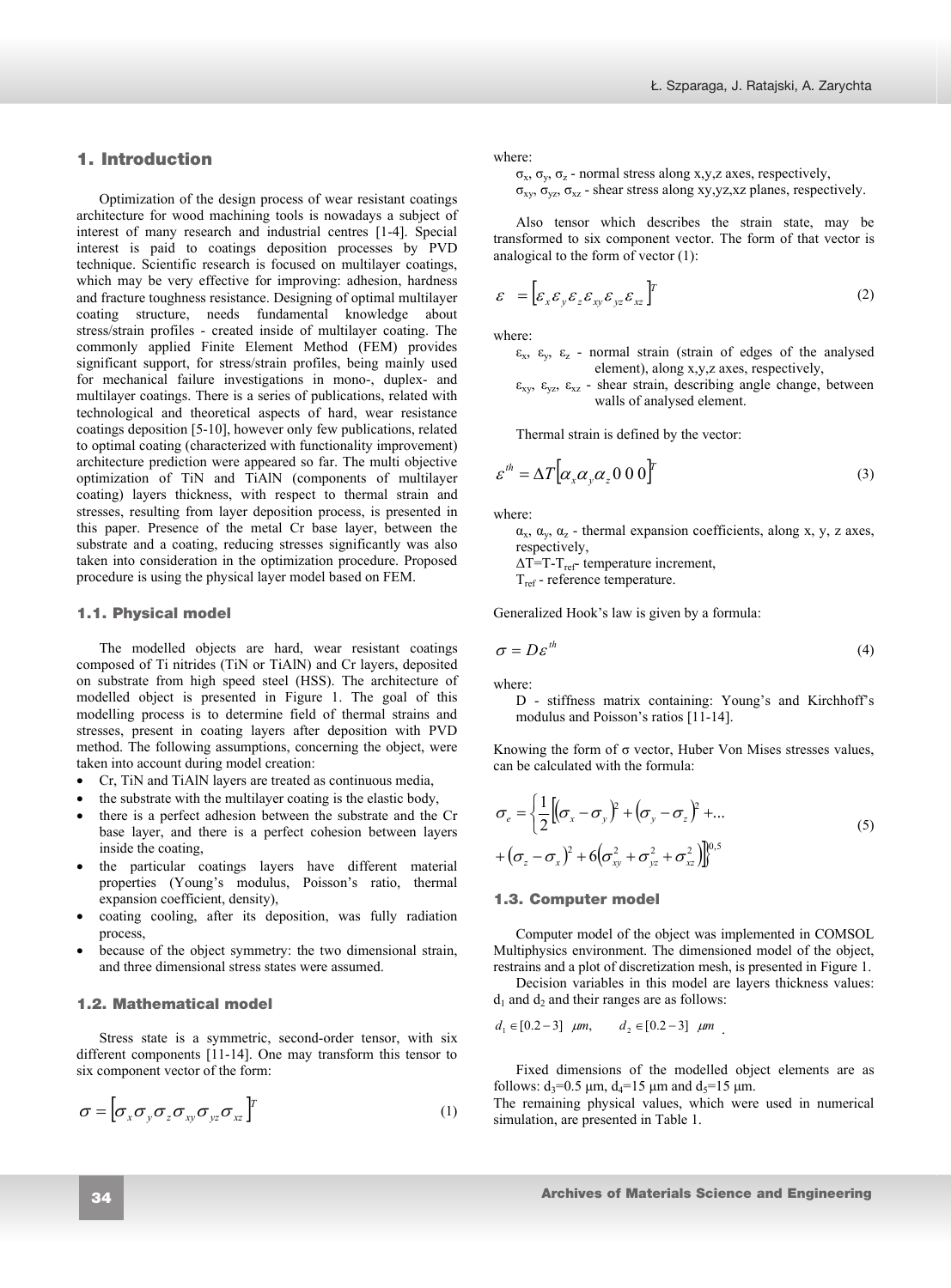

Fig. 1. The schema of the modelled object with its discretization mesh

Table 1. Material constants used for simulation

| Material | Young's<br>modulus<br>[GPa] | Thermal<br>expansion<br>coefficient [1/K] | Poisson's<br>ratio<br>$\mathsf{L}$ | Density<br>$\left[\mathrm{kg/m}^3\right]$ |
|----------|-----------------------------|-------------------------------------------|------------------------------------|-------------------------------------------|
|          | 380                         | $6.510^{-6}$                              | 0.23                               | 4700                                      |
|          | 440                         | $9.4~10^{-6}$                             | 0.26                               | 5200                                      |
|          | 250                         | $6.210^{-6}$                              | 0.21                               | 7150                                      |
|          | 210                         | $1.210^{-6}$                              | 0 30                               | 7860                                      |

Material's parameters change, in transition layer between TiAlN and TiN, was modelled using sigmoidal transition function  $E(x)$ . Function  $E(x)$  is a model of continuous and symmetric material parameters change. Overt formula of transition function, for Young's modulus modification values is given by equation:

$$
E(x) = E_1 + (E_2 - E_1) \cdot \frac{1}{1 + \exp(-10^7 \beta x)}
$$
(6)

The  $E(x)$  function plot is shown in Figure 2 for Young's modulus along X axis, however along Y axis materials parameters values for fixed X coordinates remain fixed. Analogously, change of the other modelled material's parameters, like: Poisson's ratio, thermal expansion coefficient and coating layers' density, were assumed.

## 2. Multi objective optimization procedure

The goal of multi objective optimization is to calculate the optimal thickness values of TiAlN and TiN layers, which would satisfy three decisional objectives, assuming that the set of acceptable decisional variables is given as follows:

$$
D = d_1 \times d_2 = [0.2 - 3] \mu m \times [0.2 - 3] \mu m \tag{7}
$$



Fig. 2. Flow of Young's modulus transition function, representing its value changes between modelled layers inside coating

The first decisional objective  $K_1$  is an average value of Huber -Von Mises stress deviation, along Y1 comparative straight line, from fixed reference stress value inside the substrate. Decisional objective  $K_1$  is represented by the equation:

$$
K_1 = \frac{1}{n} \sum_{i=1}^{n} \left| \sigma_{vm} - \sigma_{ref} \right| \tag{8}
$$

where:

n - number of node points on Y1 straight line,

 $\sigma_{\text{vm}}$ - Huber Von Mises stress value along Y1 comparative straight line,

 $\sigma_{\text{ref}}$  - stress reference value inside the substrate.

For the fixed set of decisional solutions D - given in formula (7), variation of  $K_1$  objective value versus  $d_1$  and  $d_2$  decisional variables is shown in Figure 3.



Fig. 3. Objective  $K_1$  as a function of  $d_1$  and  $d_2$  variables

Second decisional objective -  $K_2$  is the minimal stress value  $\sigma_v$ along X1 comparative straight line. Minimal  $\sigma_{v}$  stress value has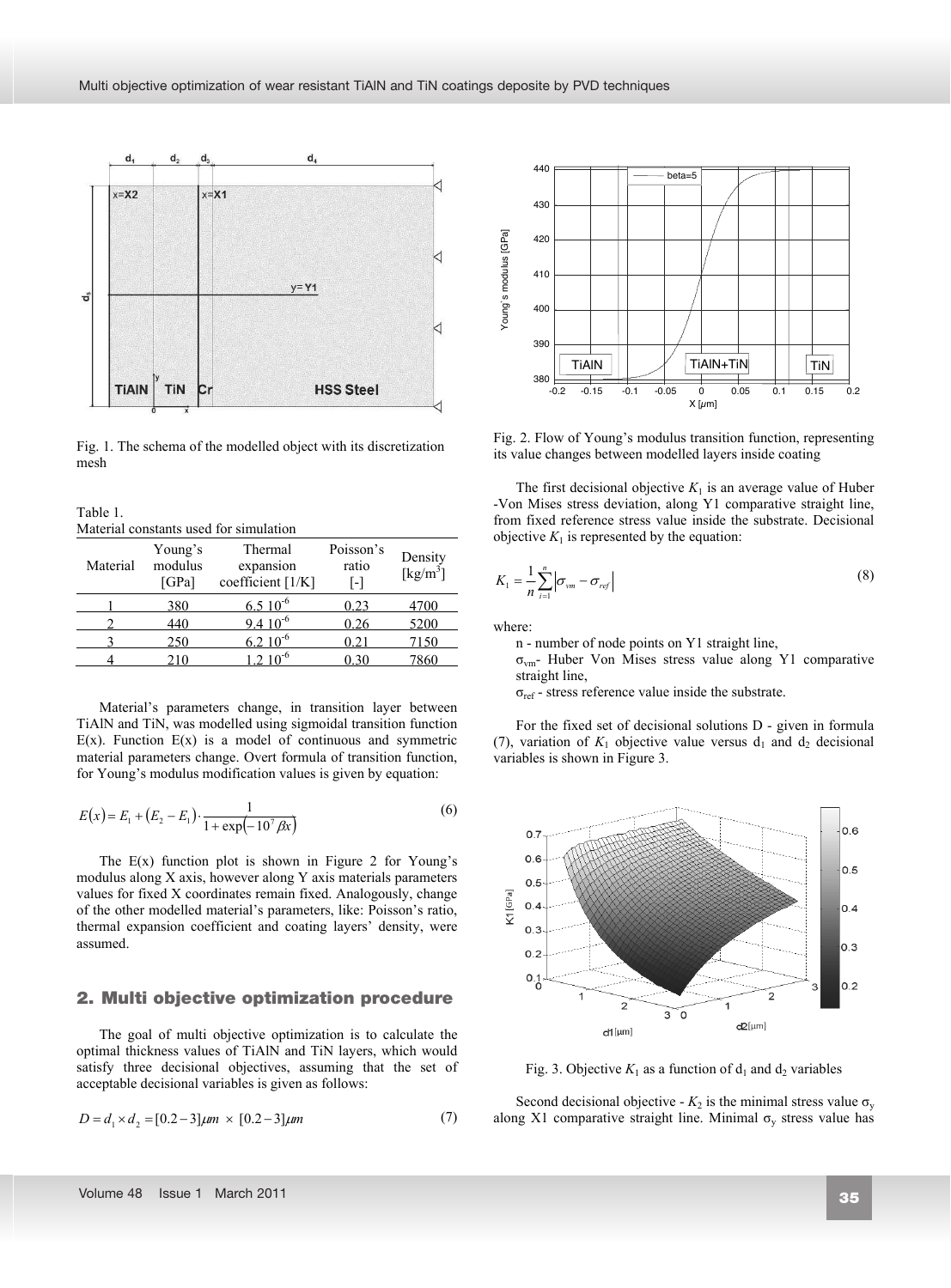negative magnitude, hence minimal stress value - means maximal absolute compression stresses value. Decisional objective  $K_2$  is represented by the equation:

$$
K_2 = \min(\sigma_y)_{x = d_2} \tag{9}
$$

For the fixed set of decisional solutions D - given in formula (7), variation of  $K_2$  objective value versus  $d_1$  and  $d_2$  decisional variables is shown in Figure 4.



Fig. 4. Objective  $K_2$  as a function of  $d_1$  and  $d_2$  variables

The third decisional objective  $K_3$  is the minimal stress value  $\sigma_{\text{vm}}$  along X2 comparative straight line. Decisional objective  $K_3$  is represented by the equation:

$$
K_3 = \min(\sigma_{\rm \nu m})_{x=-d_1} \tag{10}
$$

For the fixed set of decisional solutions D - given in formula (7), variation of  $K_3$  objective value versus  $d_1$  and  $d_2$  decisional variables is shown in Figure 5.

To make task solution easier, all decisional objectives were normalized in the following way:

$$
K_i^{(n)} = \frac{K_i - K_i^{\min}}{K_i^{\max} - K_i^{\min}}; \quad i = 1, 2, 3; \quad K_i^{(n)} \in [0 - 1]
$$
 (11)

where:

 $K_i^{\text{min}}$  and  $K_i^{\text{max}}$  denote the minimum and maximum objective values for the analysed set of decisional variables D respectively.

The task of multi objective optimization is to determine set of solutions in D area, with simultaneous minimization of all decisional objectives values (equation 12):

$$
K_1^{(n)} \to \min, \ K_2^{(n)} \to \min, \ K_3^{(n)} \to \min
$$
 (12)

Further in the paper only the normalized decisional objectives will be used, without the superscript (n) in notation. In the next step a domination relation was introduced, between any two decisional variables vectors [15]  $d=[d_1, d_2]$  and  $d'=[d_1', d_2']$  which belong to D set in a form:

$$
d \succ d' \Leftrightarrow d - d' \in C \qquad C = \{(a_1; a_2) \in R^2 : a_1, a_2 \ge 0\}
$$
 (13)



Fig. 5. Objective  $K_3$  as a function of  $d_1$  and  $d_2$  variables

Let  $K=[K_1, K_2, K_3]$  be any vector in decisional objective space, then solution d\* is named minimal in Pareto sense if for every acceptable solution, the following implication is correct:

$$
K(d^*) \succ K(d) \Longrightarrow K(d^*) = K(d) \tag{14}
$$

Set of all possible, optimal solutions (in Pareto sense) is also named the non-dominated solutions set (Pareto optimal). Set of dominated and non-dominated solutions, for the multi objective optimization problem in consideration, is shown in Figure 6.

To analyse the set of non-dominated solutions, Euclidean's metric was introduced into normalized decisional objectives space with formula:

$$
d(K_0 K) = \sqrt{\left(K_1^{(n)}\right)^2 + \left(K_2^{(n)}\right)^2 + \left(K_3^{(n)}\right)^2}
$$
\n(15)

where:

 $K_0$  is a point with coordinates  $K_0=(0, 0, 0)$ .

The obtained functional dependence of distance values between the points from the objective space  $K=(K_1, K_2, K_3)$  and the origin of coordinate system  $K_0=(0, 0, 0)$  is shown in Figure 7. Four examples of solution sets of  $d_1$  and  $d_2$  with values of tested objectives are shown in Table 2.

Table 2. Examples of Pareto-optimal solution sets

| Solution | $K_1$  | $K_{2}$ | $K_3$  | $d_1$ [µm] $d_2$ [µm] |         |
|----------|--------|---------|--------|-----------------------|---------|
| (a)      | 0.0000 | 0.7000  | 0.2429 | 0.2000                | 3.0000  |
| (b)      | 0.9373 | 0.0000  | 0.0050 | 2.9125 0.4625         |         |
| (c)      | 1.0000 | 0.5093  | 0.0000 | 2.9125                | -0.2000 |
| (d)      | 0.3943 | 0.3532  | 0.2418 | 0.2000                | 0.9000  |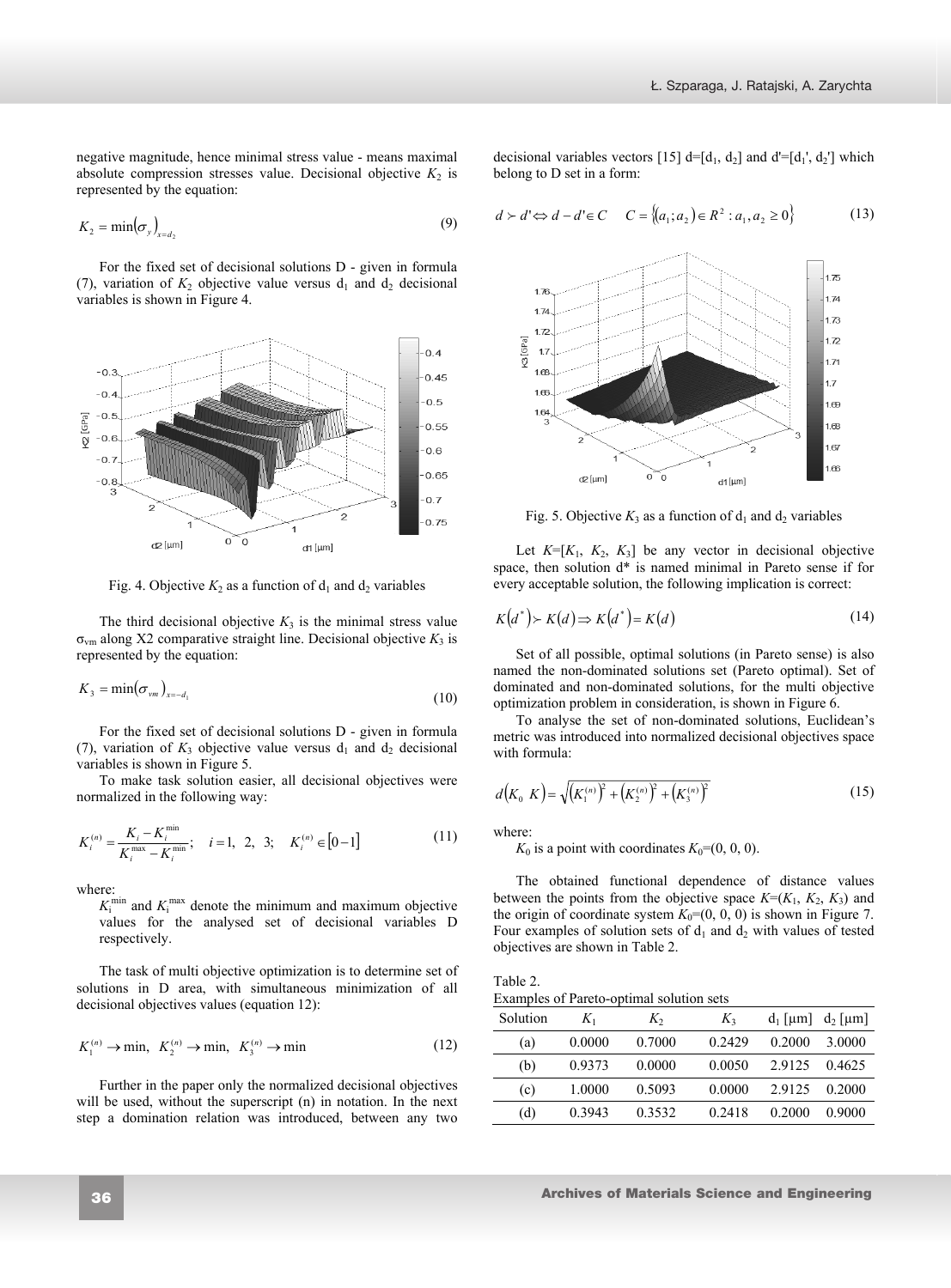

Fig. 6. Dominated and Pareto-optimal solution sets



Fig. 7. Functional dpendence of distance values between the points from the objective space  $K=(K_1, K_2, K_3)$  and the coordinate system origin  $K_0=(0, 0, 0)$ 

Solution set (a) is assuring minimal objective  $K_1$  value, obtained while solution sets (b) and (c) satisfy the assumption related to minimization of  $K_2$  and  $K_3$  objectives. The most universal is solution set (d) guaranteeing minimization of formula (15) (that point is marked in Figure 7). This solution set, is a compromise between objectives minimization, and minimization of differences between objectives values.

For solution sets from Table 2 (in Figure 8) functional relationships are presented of Huber von Mises stress values versus spatial x variable, along the Y1 comparative straight line. Finally the functional relationships of  $K_1$ ,  $K_2$  and  $K_3$  objectives values, from decisional variables (which are Pareto-optimal solutions) are illustrated in Figures 9-11.

# **3. Conclusions**  3. Conclusions

In this article, the multi objective optimization procedure, which helps in multilayer coatings architecture design process, based on thermal strains and thermal stresses states in the individual layers of the coating, was described. The task of that multi objective optimization, was to determine the optimal TiAlN and TiN layer thickness values, in respect to the assumed decisional objectives. The obtained Pareto - optimal set of solutions is presented in Figure 6. The optimal solution sets analysis, is a highly complicated and ambiguous task. To analyse this set, using the Euclidean's metric was proposed in the space of the normalised, non-dimensional decisional objectives. Obtained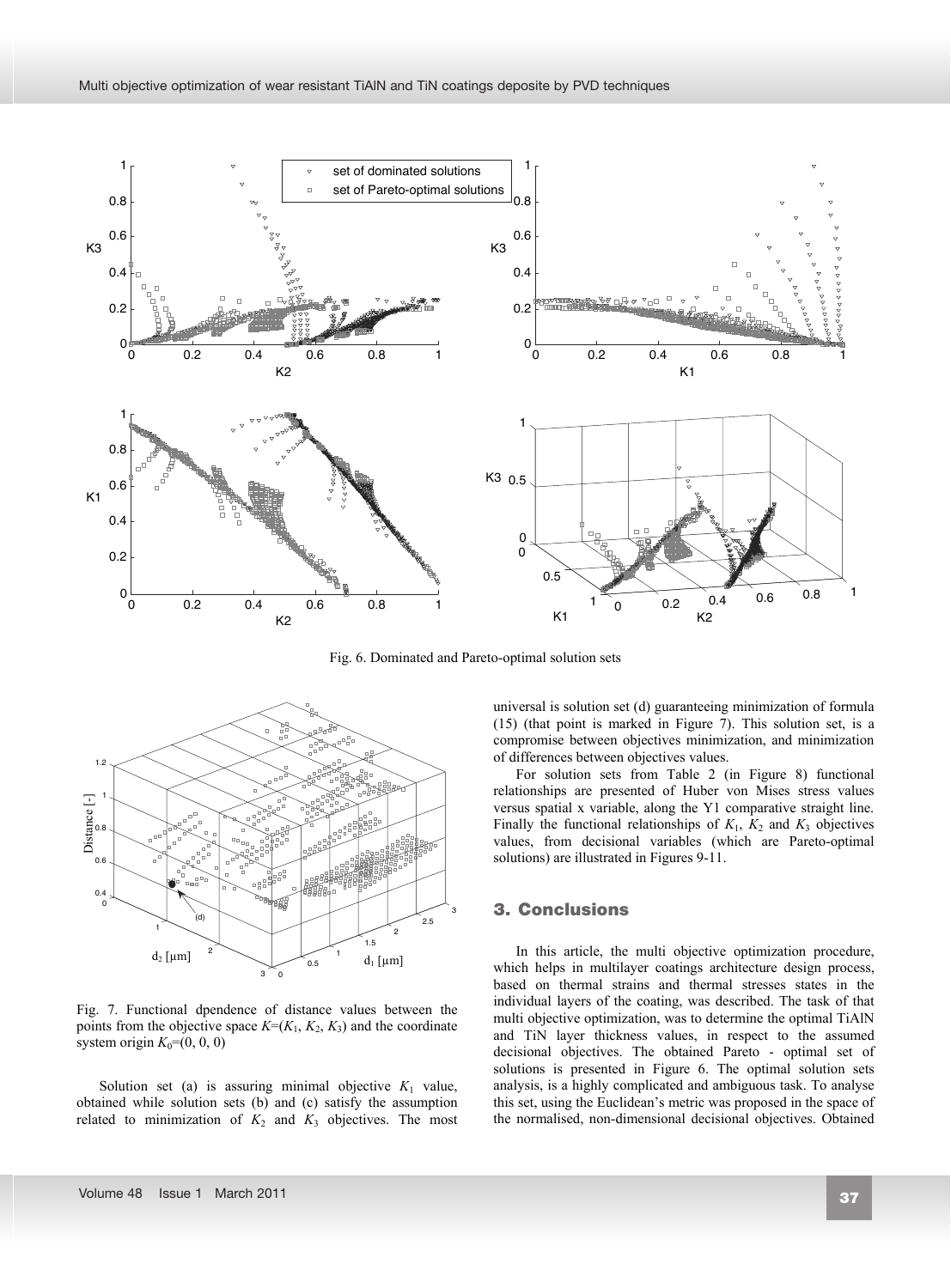functional dependence: of distance values between the points from the objectives space  $K=(K_1, K_2, K_3)$ , and the origin of coordinate system  $K_0=(0, 0, 0)$ , is shown in Figure 7. The point from  $K=(K_1, K_2, K_3)$  space, for which the distance given by the (15) formula is minimal - corresponds to (d) decisional variables set from Table 2. One can assume that (d) type solution is the best solution, chosen from all optimal solutions - regarding proposed procedure of solutions sets analysis, which depends on distance given by formula (15) minimization. The number of methods for the optimal solutions sets analysis is infinite. For different solution choice procedures we will surely obtain different results from the obtained optimal solutions sets and each of them will be correct, because the one universal selection procedure does not exist. Therefore, development of a certain selection function class as a template should be considered, which would comparison make possible of the obtained optimum solution acquired in different optimization procedures.



Fig. 8. Huber von Mises stress values versus x variable, along Y1 comparative straight line



Fig. 9. Functional dependence of objective  $K_1$  value, from decisional variables (Pareto-optimal solutions)



Fig. 10. Functional dependence of objective  $K_2$  values, from decisional variables (Pareto-optimal solutions)



Fig. 11. Functional dependence of objective  $K_3$  values, from decisional variables (Pareto-optimal solutions)

## **Acknowledgements**  Acknowledgements

The project was partially financed by the European Union within the European Regional Development Fund, 2007-2013.

## **References**  References

- [1] A. Śliwa L.A. Dobrzański, W. Kwaśny, M. Staszuk, Simulation of the microhardness and internal stresses measurement of PVD coatings by use of FEM, Journal of Achievements in Materials and Manufacturing Engineering 43/2 (2010) 684-691.
- [2] W. Kwaśny, L.A. Dobrzański, M. Król, J. Mikuła, Fractal and multifractal characteristics of PVD coatings, Journal of Achievements in Materials and Manufacturing Engineering 24/2 (2007) 159-162.